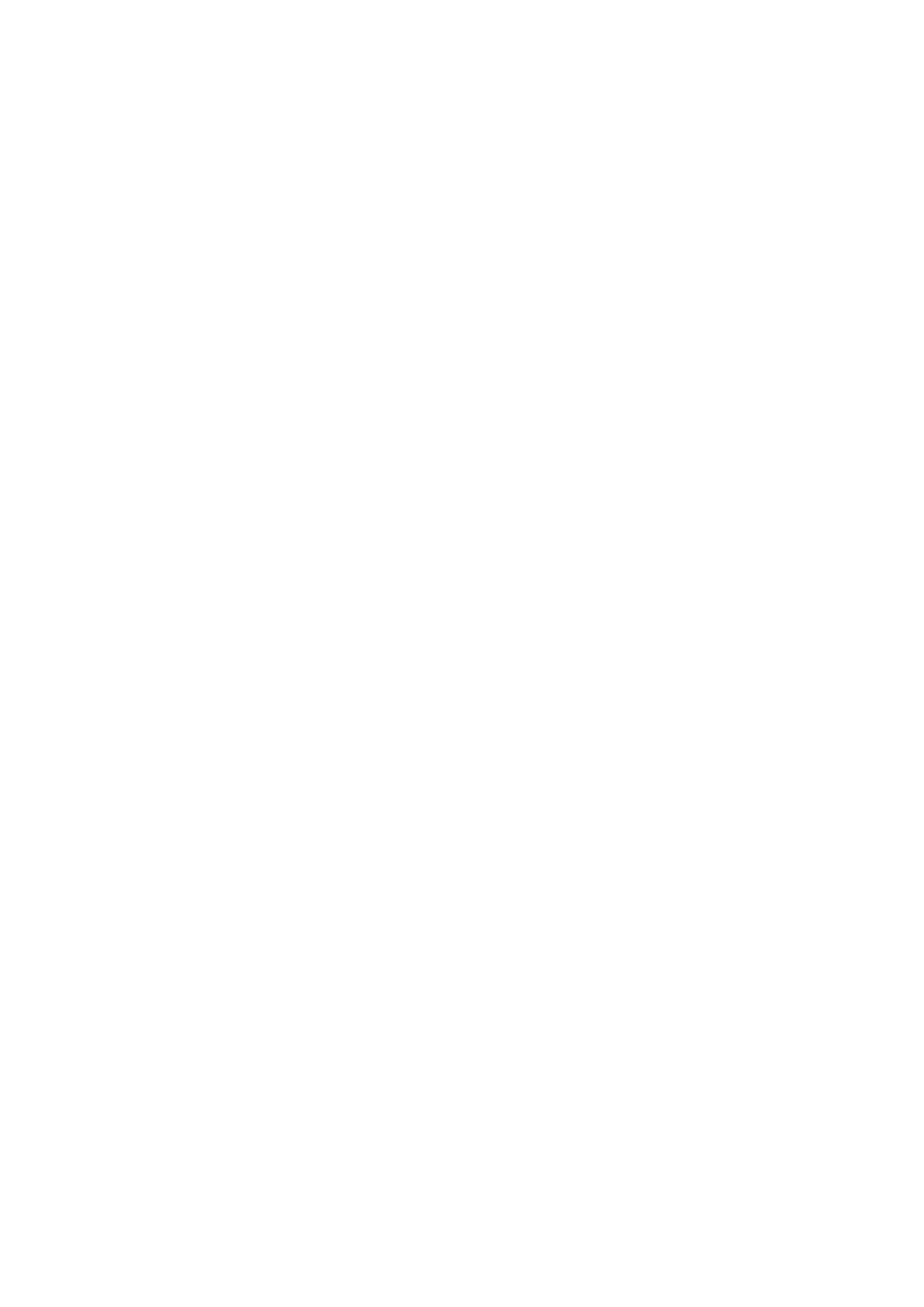Matter 6: Transport and Other infrastructure- Response to clarification on RTS Vision to Plan provided by NEA January 2020

## North Essex Authorities - Shared Strategic (Section 1) Plan

Prepared by: Prepared for:

Steer 28-32 Upper Ground London SE1 9PD

Andrewsfield New Settlement Consortium & Countryside Properties The Drive, Brentwood Essex CM13 3AT

+44 20 7910 5000 www.steergroup.com

Our ref: 23451103

Steer has prepared this material for Countryside Properties plc. This material may only be used within the context and scope for which Steer has prepared it and may not be relied upon in part or whole by any third party or be used for any other purpose. Any person choosing to use any part of this material without the express and written permission of Steer shall be deemed to confirm their agreement to indemnify Steer for all loss or damage resulting therefrom. Steer has prepared this material using professional practices and procedures using information available to it at the time and as such any new information could alter the validity of the results and conclusions made.

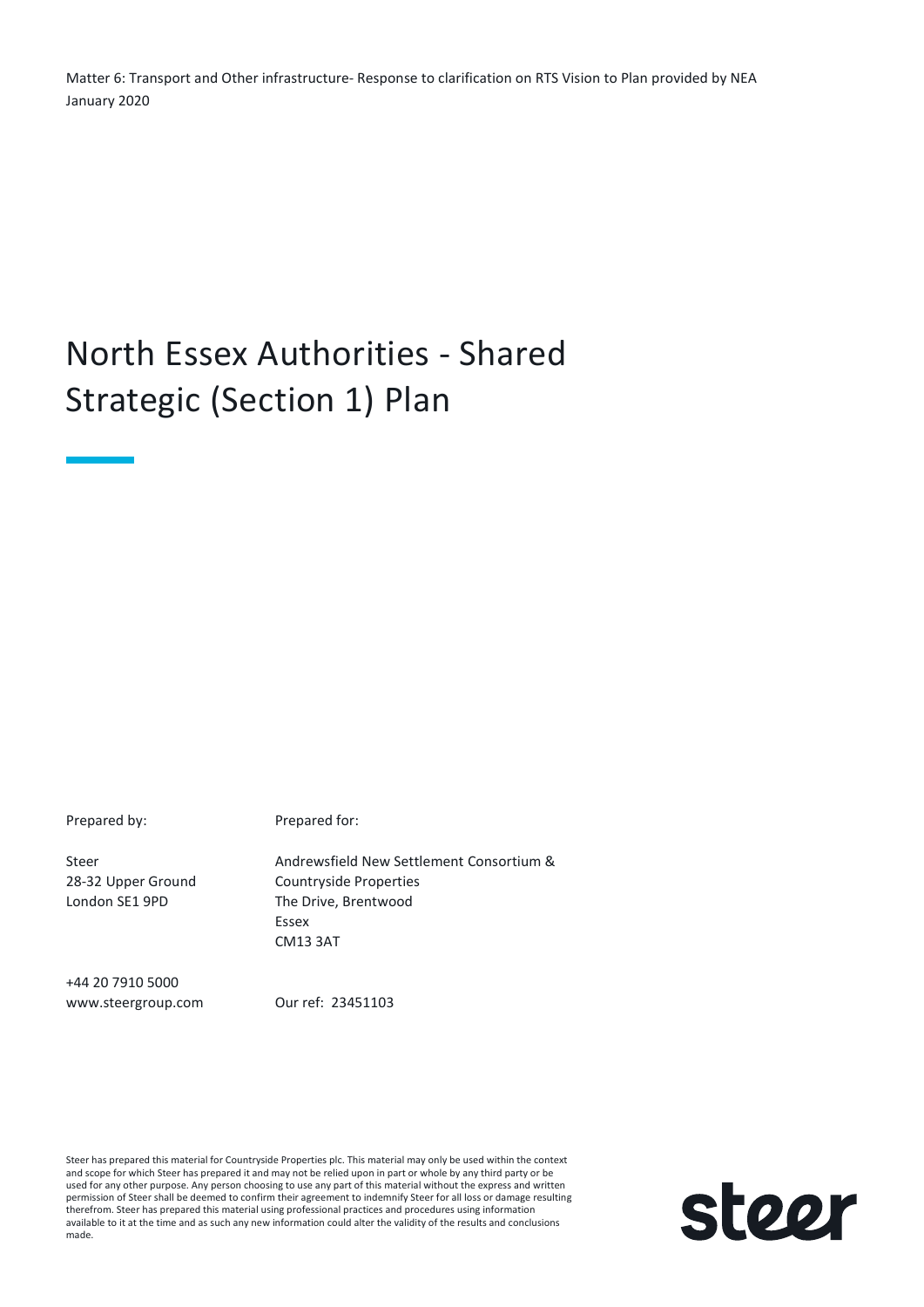North Essex Authorities - Shared Strategic (Section 1) Plan | Matter 6: Transport and Other infrastructure- Response to clarification on RTS Vision to Plan provided by NEA

#### **Contents**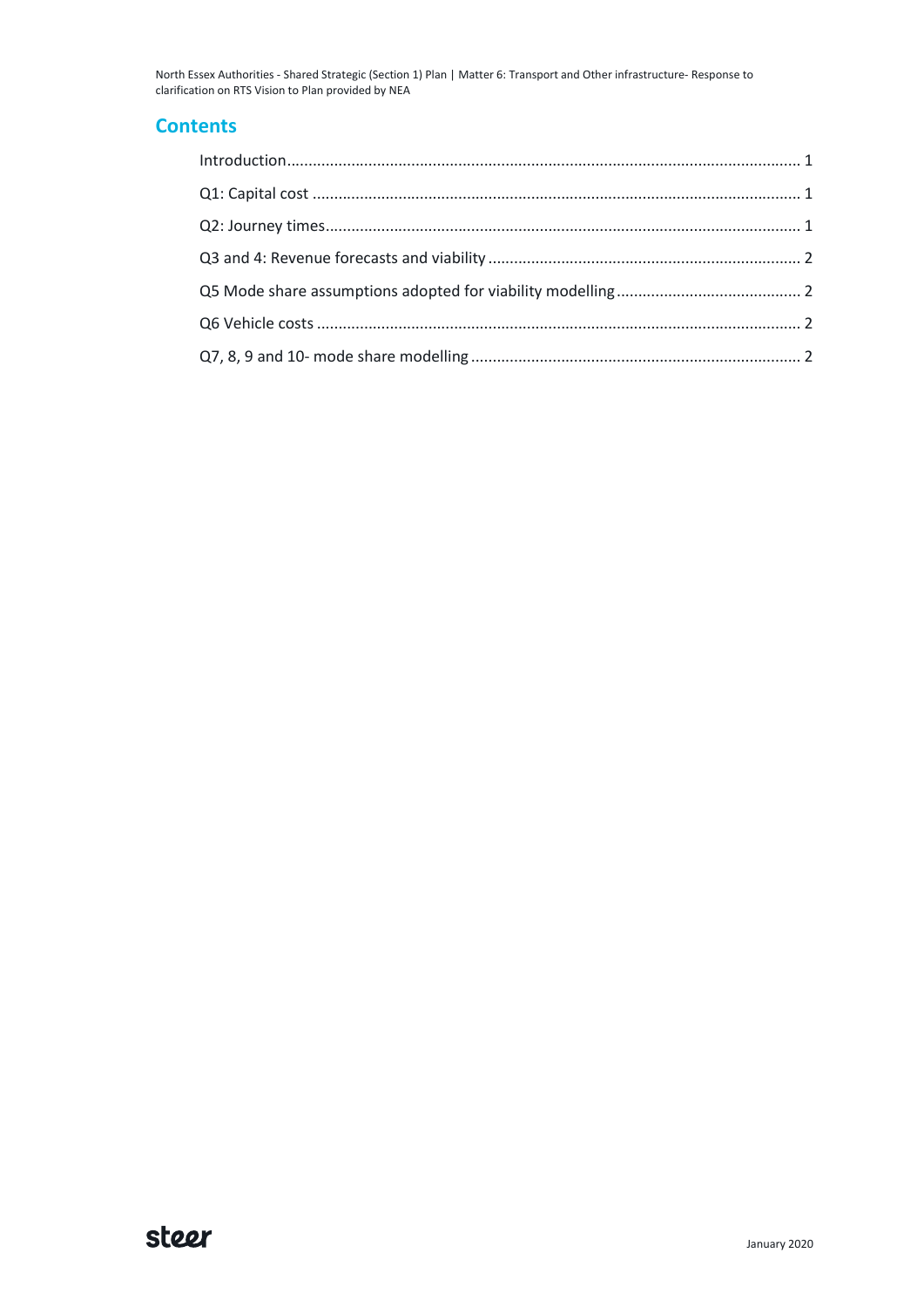### Introduction

1.1 This note has been prepared following the invitation from the Inspector for written responses to the NEA note providing clarification on Rapid Transit System (RTS) Vision to Plan (EB/075). It also considers additional commentary provided in relation to this note at the Matter 6 session of the 16<sup>th</sup> January.

## Q1: Capital cost

- 1.2 Steer have separately undertaken a benchmarking exercise to understand the potential cost for an RTS scheme. A summary of this was provided in the Matter 6 response provided in December 2019 on behalf of Countryside and the Andrewsfield Consortium. These confirmed similar costs to those identified in the NEA evidence.
- 1.3 The approach of considering the reported costs of comparable schemes with suitable adjustment in relation to the relative complexity and degree of urban/greenfield elements of schemes vs a potential North Essex bus based RTS is supported by Steer. Such an approach has been adopted by Steer when advising a range of authorities at a similar stage of scheme development across the UK.
- 1.4 The reported level of allowance for contingencies appear consistent with the Department for Transport (DfT) guidance on Optimism Bias that would be expected to be adopted if and when the formal business case for elements of the project are being reported.

## Q2: Journey times

- 1.5 The adoption of 40km/hr through garden communities and 50-80 km/hr on inter-urban sections appears appropriate.
- 1.6 From our own detailed knowledge of the area through work associated with Stansted and other commissions we believe that for considerable lengths of the inter-urban sections of the RTS route, such speeds could reasonably be expected to be delivered through the use of existing highways, either in mixed traffic mode or through the introduction of segregated bus lanes.
- 1.7 We have reviewed the WYG transport report that was provided as evidence to the Uttlesford District Plan and referred to by Mr Johnstone at the Matter 6 hearing session. It was suggested that this provides evidence that both the A120 west of Braintree and other local roads would be over capacity by the end of the local plan period and that this would result in very low vehicle speeds.
- 1.8 We note that the WYG report was a simplified transport modelling approach and was provided to help inform options for land use being considered at the Uttlesford Local Plan. In particular we note the following statement relating to the traffic modelling:

#### "The results are the 'worst case' in terms of highway traffic impacts because the methodology used to derive them:

- assumes all committed development will be complete by 2033
- applies robust TRICS trip generation rates
- applies observed (2011 Census) modal splits
- makes no allowance for peak spreading or route reassignment



stoor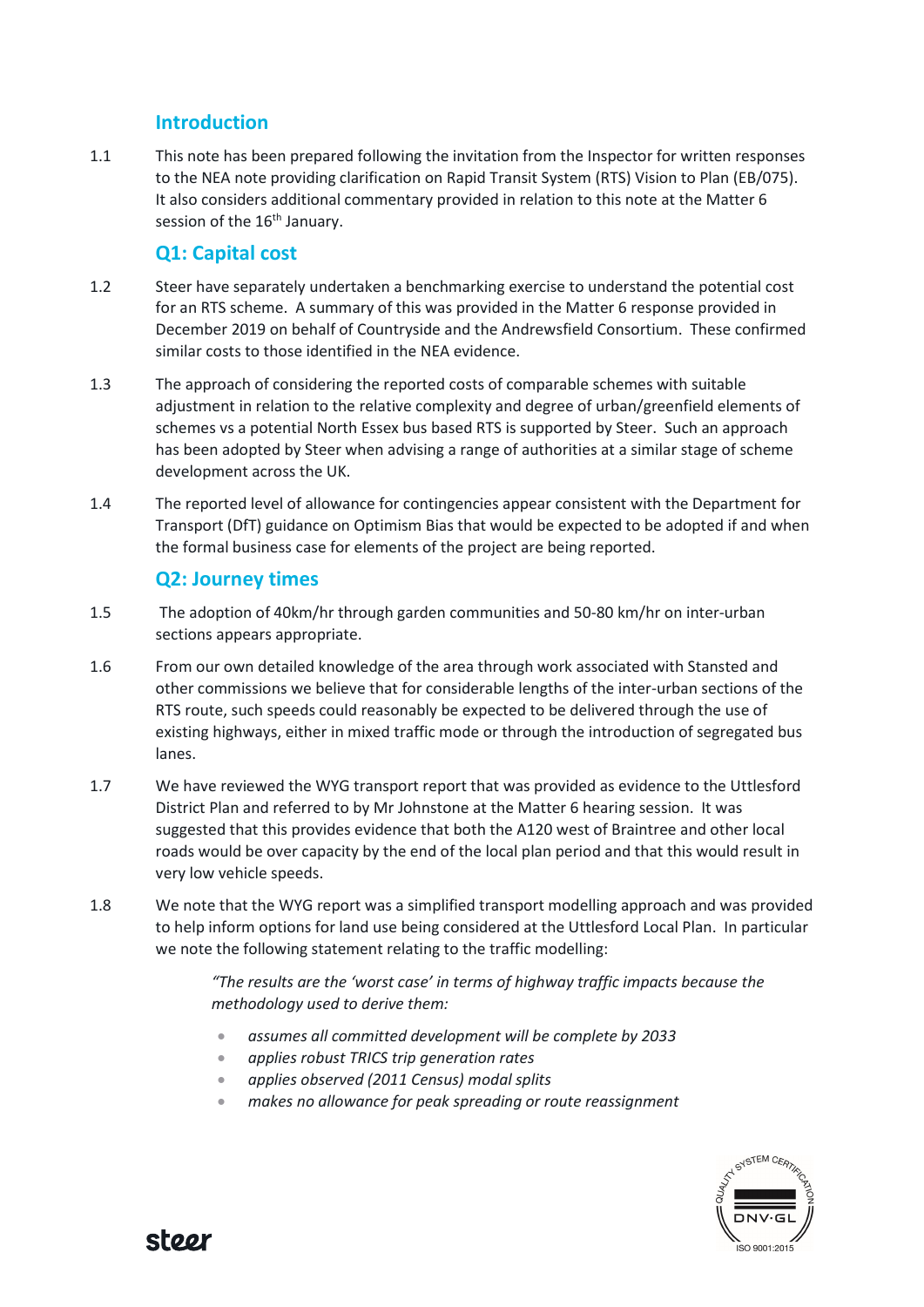- makes no allowance for the benefits of new garden communities in terms of reducing the need to travel
- makes no allowance for expanding the supply and availability of sustainable travel alternatives.
- takes no account of the potential benefits of future technology such as autonomous vehicles etc.

The combined effects of the provision of sustainable transport measures, demand management and peak spreading is expected to deliver lower traffic impacts in practice than those forecast in the study."

1.9 It was noted at the Matter 6 session of the 16<sup>th</sup> January that Highways England did not accord with the view that the capacity of the A120 West of Braintree was of concern and that evidence provided by Jacobs on behalf of the NEAs suggested that an on-road option for the RTS between West of Braintree and Stansted could provide improved journey times compared with the current assumption of a route passing through Easton Park.

## Q3 and 4: Revenue forecasts and viability

1.10 Steer believes that the revenue answers provided are comprehensive and accord with the assumptions adopted for viability purposes.

### Q5 Mode share assumptions adopted for viability modelling

- 1.11 The transport modelling approach adopted by Jacobs is consistent with modelling Steer have adopted for many similar scheme appraisals across the UK.
- 1.12 The adoption of census travel to work data for a local area is a common starting point for understanding peak hour travel patterns. The 2011 census data is current and considered a reliable data source. There have been no significant changes in local circumstances in and around Braintree since 2011 and any alternative local surveys could be expected to provide only a very low sample rate by comparison.
- 1.13 The modelling approach adopted by Jacobs relies on a generalised cost model for understanding the likelihood of changing modes of travel from this starting point. This cost model considers the cost of time as well as direct costs of travel by alternative modes. A small portion of the generalised cost relates to the direct cost of fuel and the current guidance is that any costs savings for electric vehicles are offset by the additional depreciation costs. The use of generalised cost modelling is commonly adopted when forecasting future trip mode and travel demands for transport systems such as the RTS and the approach adopted by Jacobs appears sound.

## Q6 Vehicle costs

1.14 The vehicle costs identified in the note are consistent with figures Steer have adopted for similar studies in the UK. They are also consistent with our understanding of the quality of vehicle envisaged within the Vision document.

## Q7, 8, 9 and 10- mode share modelling

1.15 The NEA's responses provided to the Inspector's questions are comprehensive. Steer have adopted similar modelling approach for a number of studies for a range of private and public sector clients to help develop transport strategies, examine the likely patronage of new public



stoor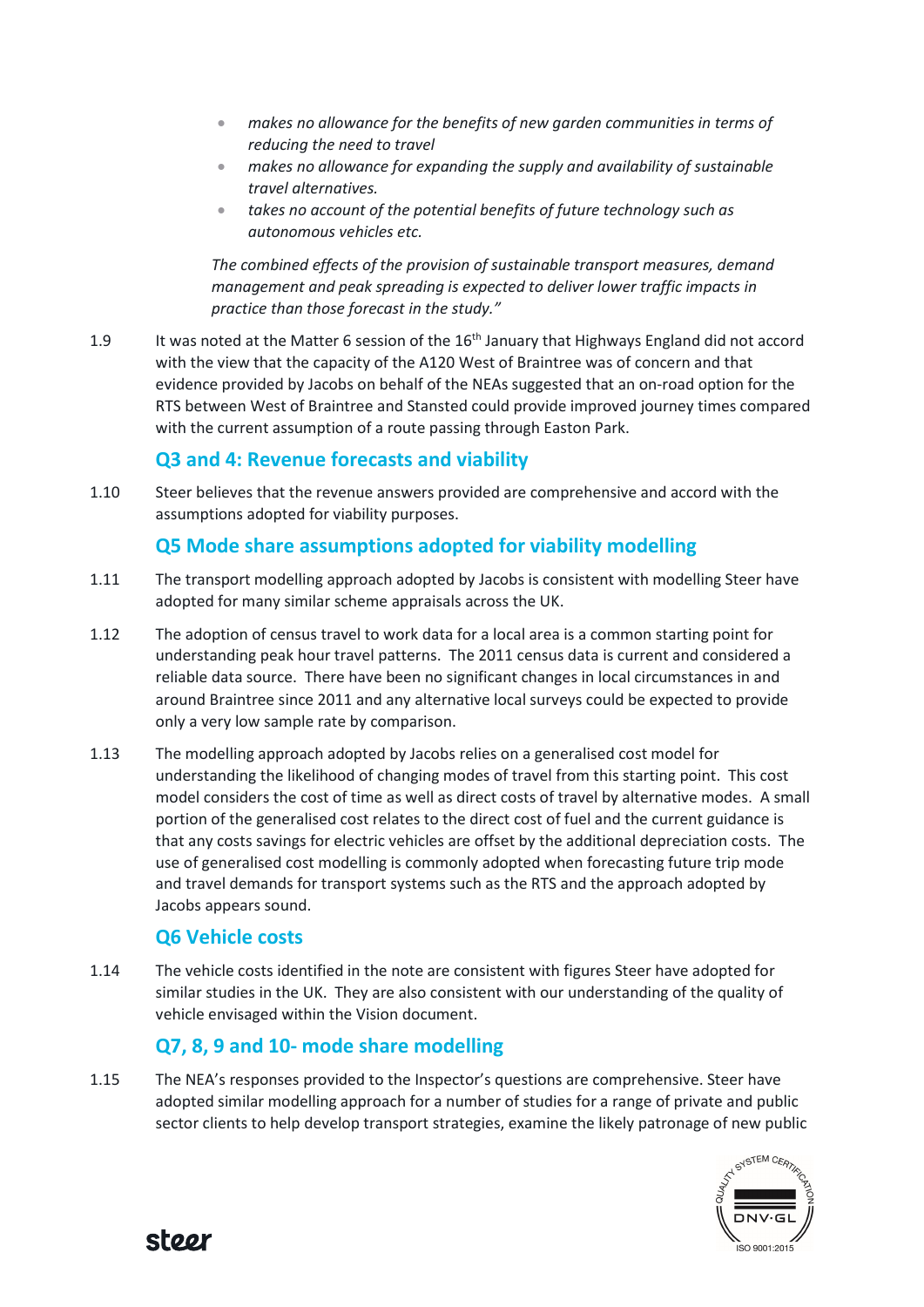transport systems and to examine the scale of transport interventions required to achieve target mode shares. Such modelling can be refined by examining additional factors and updated as additional information becomes available during a typical scheme development process.

1.16 The process requires extensive data collation and analysis. As a result, such modelling is expensive to develop and refine and clearly there is a balance to made between the cost of the modelling and its value to help in decision making processes. Our view is that the level of detail that has been considered in the reported modelling is appropriate to the stage of development of the North Essex RTS. As with the cost side of the scheme, it would be anticipated that it would be refined and updated as the formal business case for the scheme is developed.

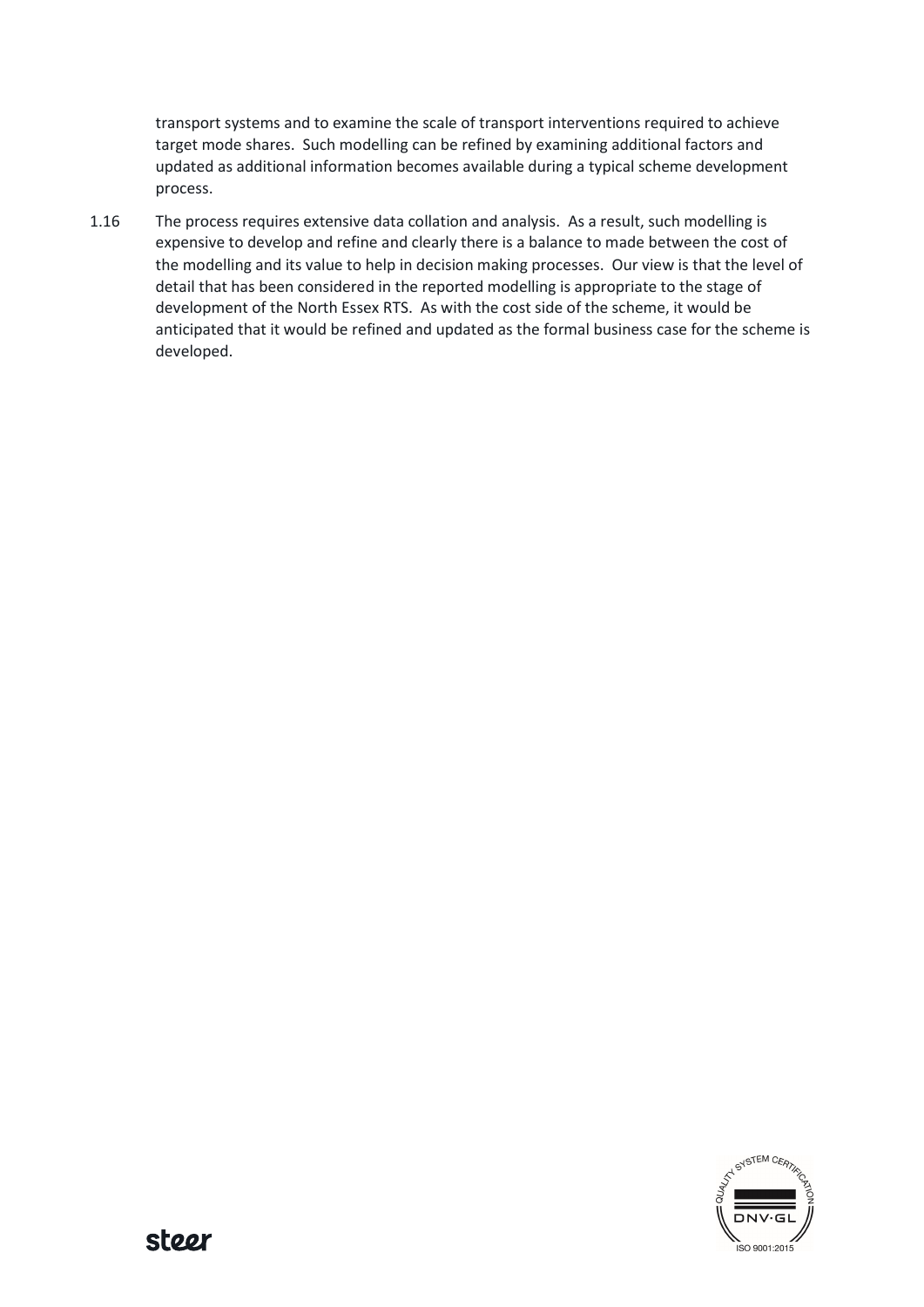#### Control Information

| Prepared by                   | <b>Prepared for</b>            |
|-------------------------------|--------------------------------|
| Steer                         | Countryside Properties plc     |
| 28-32 Upper Ground            | The Drive, Brentwood           |
| London SE1 9PD                | Essex                          |
| +44 20 7910 5000              | <b>CM13 3AT</b>                |
| www.steergroup.com            |                                |
| Steer project/proposal number | Client contract/project number |
| 23451103                      |                                |
| Author/originator             | Reviewer/approver              |
| P Rust/V Rees                 |                                |
| <b>Other contributors</b>     | <b>Distribution</b>            |
|                               | Client:<br>Steer:              |
| Version control/issue number  | Date                           |
|                               |                                |